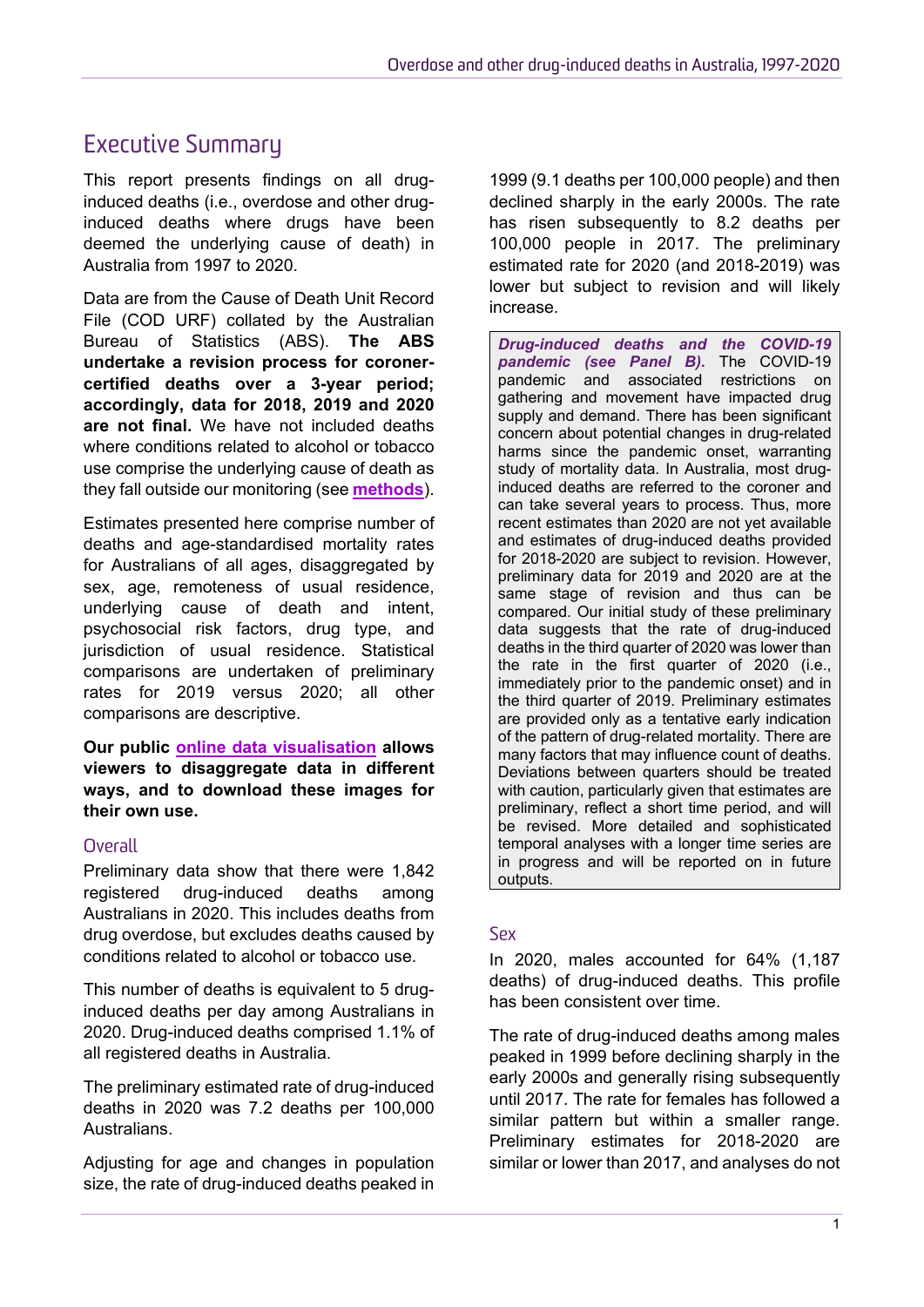suggest a statistically significant change in the rate from 2019 to 2020 for males or females.

#### Age

In 2020, the greater proportion of drug-induced deaths occurred among those aged 35-44 (25%, 466 deaths) and 45-54 (24%, 437 deaths).

The rate of drug-induced deaths among the 25- 34 and 15-24 age group has generally declined until approximately 2017, while a particular increase has been observed in the 45-54 and 55-64 age group. Analyses do not suggest a statistically significant change in the preliminary estimated rates for 2019 to 2020 for any age group.

#### Remoteness Area of Usual Residence

The greatest proportion of drug-induced deaths in 2020 occurred in major city areas (73%, 1,348 deaths), followed by inner regional (17%, 311 deaths), outer regional (7.0%, 128 deaths), and remote/very remote (1.5%, 28 deaths) areas.

After adjusting for population size, the rate of drug-induced deaths in 2020 was highest among people from major city areas and inner regional areas (7.2 and 7.1 deaths per 100,000 people, respectively), and lowest in remote/very remote areas (5.6 deaths per 100,000 people). Analyses do not suggest a statistically significant change in the preliminary estimated rates for 2019 to 2020 for any remoteness area.

#### Underluing Cause of Death and Intent

In 2020, drug overdose ('poisoning') deaths accounted for 97% of all drug-induced deaths. Intent of death is recorded for drug overdose deaths. In 2020, 69% (1,233 deaths) of drug overdose deaths were coded as unintentional and 24% (428 deaths) as intentional.

The rate of unintentional drug overdose deaths nearly doubled from 2006 to 2017 after an earlier peak and decline in the late 1990s and early 2000s. In contrast, the rate of intentional drug overdose deaths has remained relatively stable. Preliminary estimates for 2018-2020 are stable or lower than 2017, and analyses do not suggest a statistically significant change in rates for 2019 to 2020 for either intent type.

#### Psychosocial Risk Factors

In 2020, more than one-in-three (37%, 676 deaths) drug-induced deaths had at least one psychosocial risk factor coded. Personal history of self-harm was the most frequently identified psychosocial risk factor in 2020. Identification of these risk factors was more common among deaths involving females than males, and among intentional than unintentional deaths.

#### Place of Occurrence

In 2020, the most common location of the incident underlying the drug-induced death was home (78%, 1,442 deaths). This has been consistent over time. The location was coded as home for a similar proportion of unintentional (80%) and intentional (82%) deaths.

#### Drug Involvement

In 2020, the most common drug type involved in drug overdose deaths was opioids (1,091 deaths), followed by antiepileptic, sedativehypnotic and anti-parkinsonism drugs (986 deaths; predominantly benzodiazepines).

The rates of drug overdose deaths for all drug types have increased since the mid-to-late 2000s, generally peaking in 2017. Preliminary rates for 2018-2020 were generally stable or declining relative to 2017. Analyses showed a statistically significant decline in the rate of drug overdose deaths from 2019 to 2020 for antipsychotics and neuroleptics, cannabinoids, and non-opioid analgesics.

#### Polysubstance use

Between 2016 and 2020, the majority (71%) of drug overdose deaths included two or more drug classes of interest. The most common drug pattern profile in unintentional overdose deaths was heroin only (6.7%) and in intentional overdose deaths hypnosedatives only (9.9%).